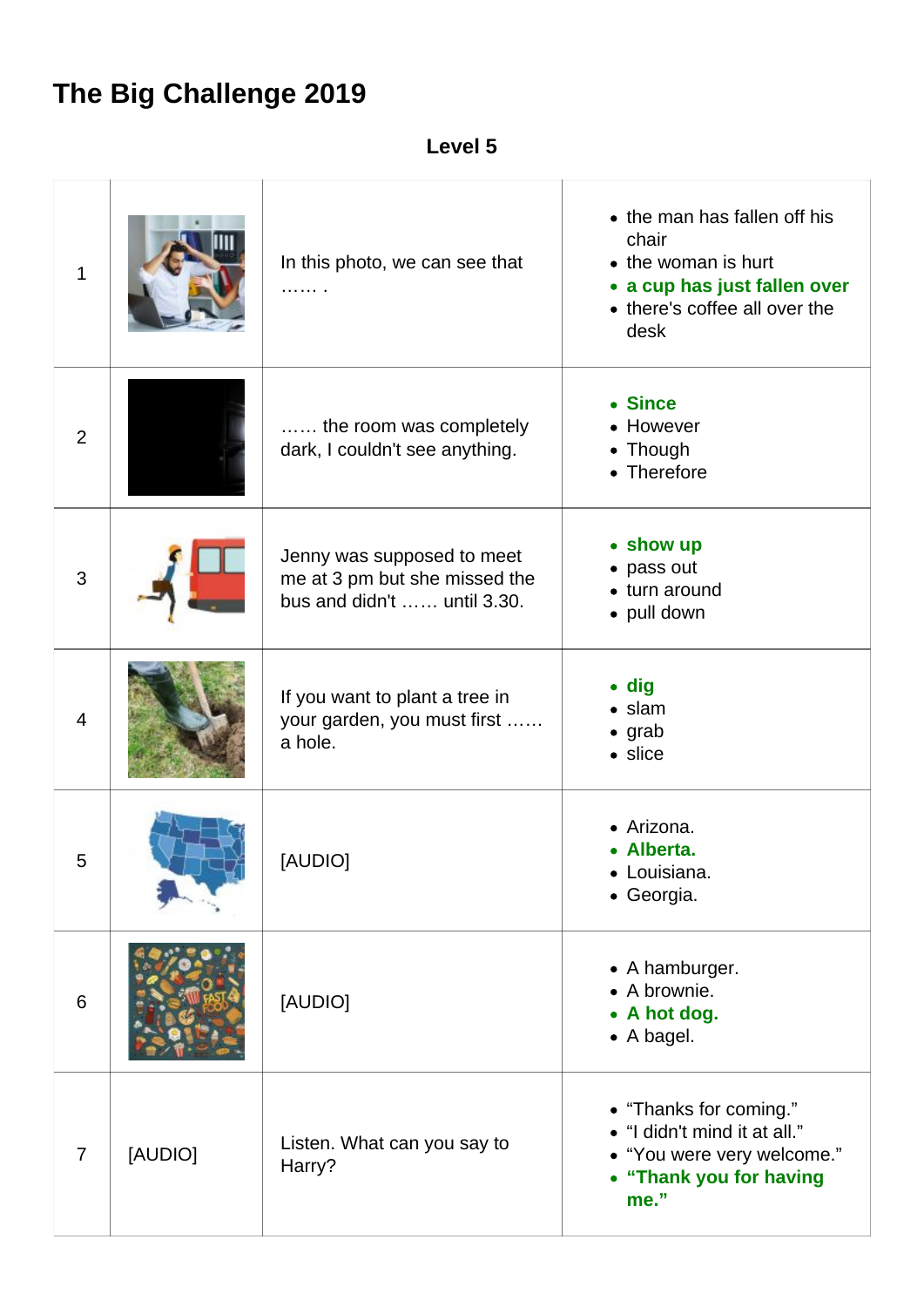| 8  | [AUDIO]                                                                                                                                                                                                                                                                                                                                                                                                                                                                                      | Listen. What can you say to Mr<br>and Mrs Bellamy when you see<br>them?                    | • "Happy anniversary."<br>• "Happy New Year."<br>• "Best wishes on your<br>wedding."<br>• "Best regards."                                                                                     |
|----|----------------------------------------------------------------------------------------------------------------------------------------------------------------------------------------------------------------------------------------------------------------------------------------------------------------------------------------------------------------------------------------------------------------------------------------------------------------------------------------------|--------------------------------------------------------------------------------------------|-----------------------------------------------------------------------------------------------------------------------------------------------------------------------------------------------|
| 9  |                                                                                                                                                                                                                                                                                                                                                                                                                                                                                              | Find the list of words that can<br>be used to describe the picture.                        | • boxes, bring, argue<br>• empty, carry, wood<br>• floor, shower, open<br>• hold, driver, wall                                                                                                |
| 10 |                                                                                                                                                                                                                                                                                                                                                                                                                                                                                              | Find the right title for this<br>picture.                                                  | • Delivering Envelopes<br>• Moving Day<br>• Presents for the Family<br>• Packing the Cases                                                                                                    |
| 11 |                                                                                                                                                                                                                                                                                                                                                                                                                                                                                              | When the family have settled<br>into their new home, they will<br>probably have a  party.  | • housewarming<br>• housesharing<br>• homecoming<br>• homemaking                                                                                                                              |
| 12 | phrasiate and bulghid, although some national                                                                                                                                                                                                                                                                                                                                                                                                                                                | These comments on a website<br>are about a hotel                                           | • in a city centre<br>• in England<br>• in the countryside<br>• that opened this year                                                                                                         |
| 13 | Peter Royaton Avenue 200<br>To shots processed do with a risk<br>in and a little dety. Industrial tanks to<br>he footwar.Of for putty boring. No son<br>from their use suffers to be as English<br>coupleditis - this instead will go that with be<br>ap, and comprising detaut at 10 perc<br>Chataline Marks Automo<br>he basicat and blooking to print and<br>and four-fixed because of the services<br>Indreand clean and the load was good. If a<br>or and belphil, although some news a | Find the words and expressions<br>that Christine might have used<br>to describe the hotel. | • friendly staff, noisy, well-<br>situated<br>• inexperienced staff,<br>amazing food, attractive<br>room<br>• nice food, luxurious, quiet<br>· old-fashioned, competent<br>staff, comfortable |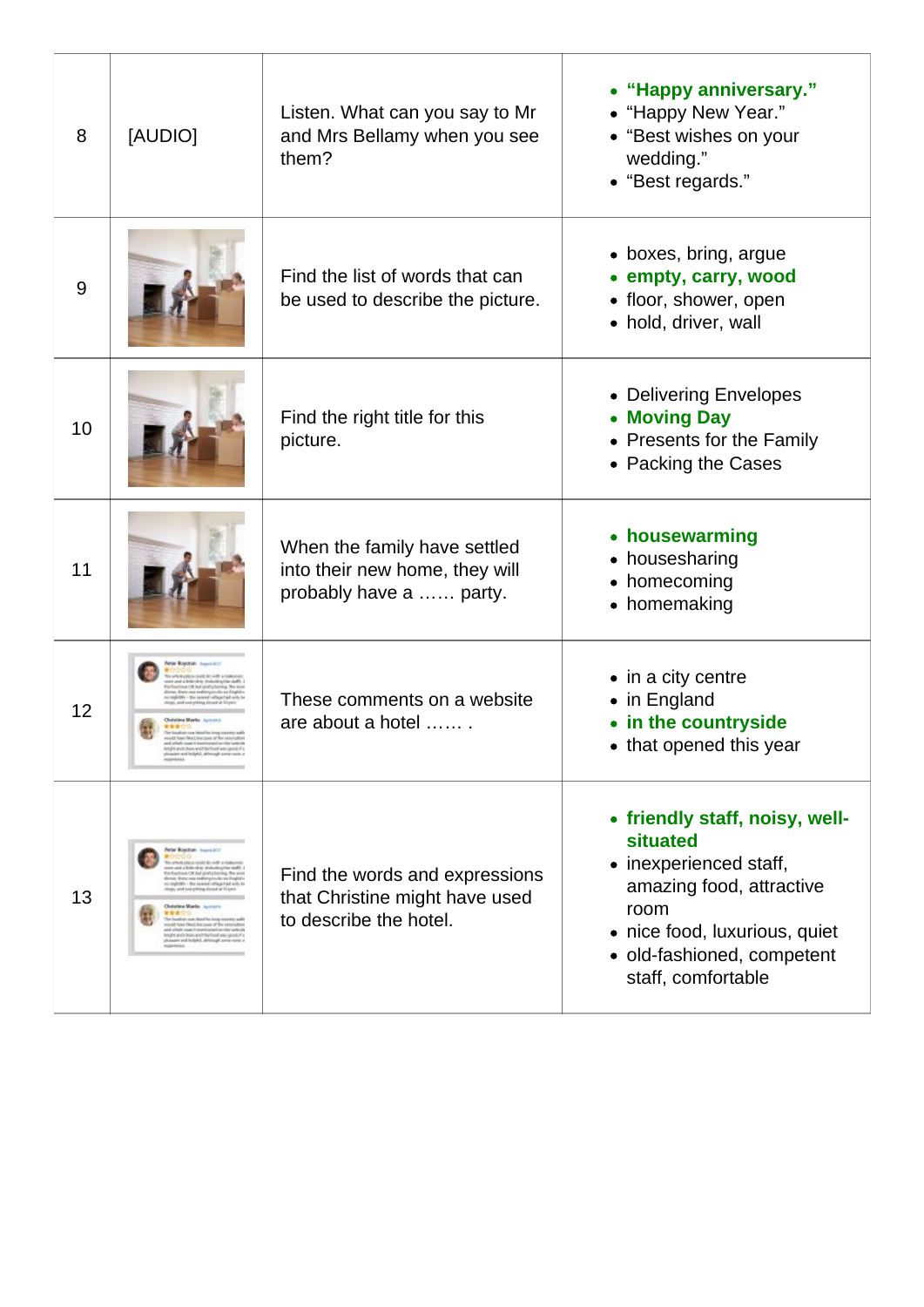| 14 | Peter Royaton Americans<br>a whole crecy could do with a rise<br>and a little drip (italialing the at<br>socious OK for porty boring, No<br>us, there was sufficialized out English<br>globbi- the reason whose rad units be<br>and comprehing abound at 10 year<br>Christine Marks Automn<br>(東東口<br>ald four filed Ancouse of the sen<br>ed artists mage it inventionant section series in<br>Indreand-dean and the food was good. If y<br>and beloful, atmosph | Find the sentence that ISN'T<br>true.                     | • Peter was not satisfied<br>because there was nothing<br>to do in the evenings.<br>• Peter made some insulting<br>remarks about the staff.<br>• Both Peter and Christine<br>complained about the<br>service, the rooms and<br>the food.<br>• Before she arrived,<br>Christine didn't know that<br>the hotel was being<br>renovated. |
|----|-------------------------------------------------------------------------------------------------------------------------------------------------------------------------------------------------------------------------------------------------------------------------------------------------------------------------------------------------------------------------------------------------------------------------------------------------------------------|-----------------------------------------------------------|--------------------------------------------------------------------------------------------------------------------------------------------------------------------------------------------------------------------------------------------------------------------------------------------------------------------------------------|
| 15 | <b>Peter Royator: Assess 200</b><br>08/08/0508140-400 61<br>and a link of the industry of the<br>e footwas OE for pietry boring. No wo<br>now, there was suffergrands as English<br>globbi- the reared willige had units to<br>and completes dough at 10 percent<br><b>Chataline Marks</b> Australia<br>ald four-filed, because of the ser<br>and arbait reason international residentials<br>International and the food was good, if a<br>und belah), annough an | What happened between<br>August 2017 and April 2018?      | • The hotel was rebuilt and<br>the quality of the food was<br>improved.<br>• The hotel had a make-<br>over and new staff were<br>taken on.<br>• The staff were retrained<br>and the hotel was<br>modernised.<br>• Nothing was done to the<br>rooms but some young<br>people joined the staff.                                        |
| 16 | [AUDIO]                                                                                                                                                                                                                                                                                                                                                                                                                                                           | Listen. What else can the man<br>say?                     | • "It's no trouble."<br>• "You aren't disturbing me."<br>• "You're in the way."<br>• "Don't bother."                                                                                                                                                                                                                                 |
| 17 | [AUDIO]                                                                                                                                                                                                                                                                                                                                                                                                                                                           | Listen. It's obvious that Steven<br>has been              | • careless<br>• grateful<br>• delayed<br>• unkind                                                                                                                                                                                                                                                                                    |
| 18 | [AUDIO]                                                                                                                                                                                                                                                                                                                                                                                                                                                           | Listen. What do you think the<br>boy is going to say now? | • "It isn't up to you."<br>• "They're on me."<br>• "I can manage it for you."<br>• "It's a waste of money."                                                                                                                                                                                                                          |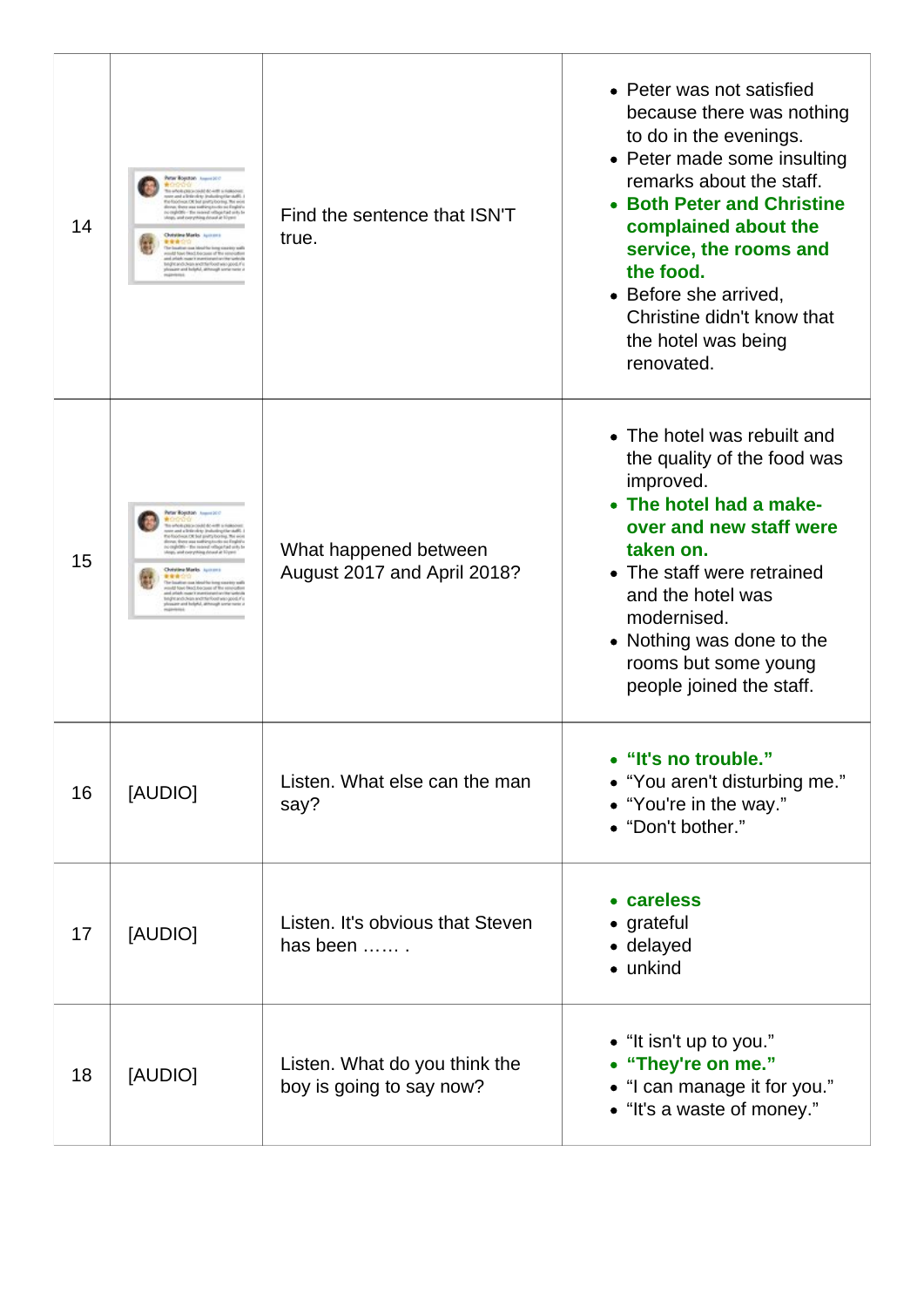| 19 | [AUDIO] | Listen. How did the woman feel<br>when she talked to her doctor<br>this morning?                                                        | • She didn't take him<br>seriously.<br>• She was relieved.<br>• She became depressed.<br>• She thought he wasn't<br>serious.     |
|----|---------|-----------------------------------------------------------------------------------------------------------------------------------------|----------------------------------------------------------------------------------------------------------------------------------|
| 20 |         | Maggie doesn't want to go out<br>with Mark any more, but he<br>about her all the time.                                                  | $\bullet$ is thinking<br>• remembers<br>• thinks<br>• can't believe                                                              |
| 21 |         | When the water , empty<br>the packet of pasta into it and<br>cook the pasta for ten minutes.                                            | • boils<br>• will boil<br>• boiled<br>• would boil                                                                               |
| 22 |         | "You  your friends for over<br>half an hour now," said Gillian.<br>"When are you going to put<br>your phone down and talk to<br>$me?$ " | • have sent emails to<br>• wanted to email<br>• have been texting<br>• may want to text                                          |
| 23 |         | This man is thinking, "If I hadn't<br>been driving so fast, I  in<br>time."                                                             | • hadn't managed to stop<br>• could have stopped<br>• didn't have to stop<br>• should stop                                       |
| 24 |         | When she made the video, she<br>never expected  so many<br>times on the internet.                                                       | • it to be viewed<br>• for people to watch it<br>• that it was seen<br>• her being liked                                         |
| 25 |         | By the time I  university,<br>scientists think global warming<br>increase of 0.1°C in world<br>temperatures.                            | • have left  will make an<br>• am leaving  may be<br>causing an<br>• leave  will have<br>caused an<br>• finish  will have had to |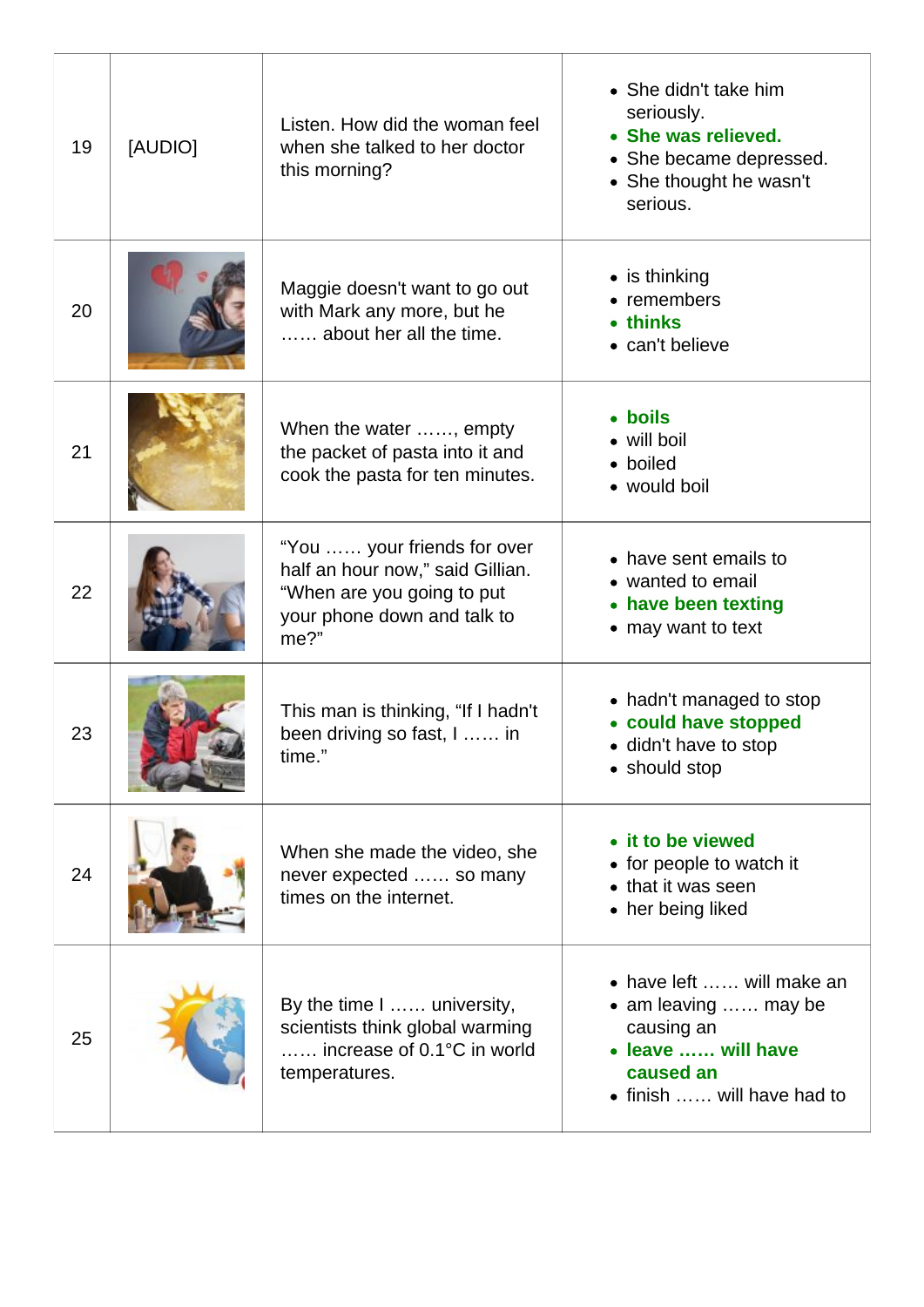| 26 | [AUDIO] | Listen and find the three words<br>you can hear.                                    | • firstly, fit, watched<br>• thirty, fit, washed<br>• thirsty, fit, washed<br>• thirsty, feet, washed |
|----|---------|-------------------------------------------------------------------------------------|-------------------------------------------------------------------------------------------------------|
| 27 | [AUDIO] | Listen. Which word does NOT<br>rhyme with the word you hear?                        | • loose<br>• blues<br>• cruise<br>$\bullet$ ZOOS                                                      |
| 28 | [AUDIO] | Listen. Which group of words is<br>in the sentence?                                 | • meet him in Paris<br>• Annie print us out<br>• his further meeting<br>• any printers out for        |
| 29 |         | [AUDIO]                                                                             | • The US Department of<br>Defense.<br>• The CIA.<br>• The FBI.<br>• Microsoft Corporation.            |
| 30 |         | [AUDIO]                                                                             | • Mark Twain.<br>• Charles Dickens.<br>• Ernest Hemingway.<br>• John Steinbeck.                       |
| 31 |         | She  in my ear so that no<br>one else could hear.                                   | • shouted<br>• hurried<br>• whispered<br>• parked                                                     |
| 32 |         | "Can I pay you next month?"<br>he's saying. "I'm a bit  of<br>money at the moment." | $\bullet$ far<br>• wide<br>• short<br>$\bullet$ hard                                                  |
| 33 |         | Doors, suitcases and frying<br>pans have all got                                    | $\bullet$ locks<br>• handles<br>• covers<br>• drawings                                                |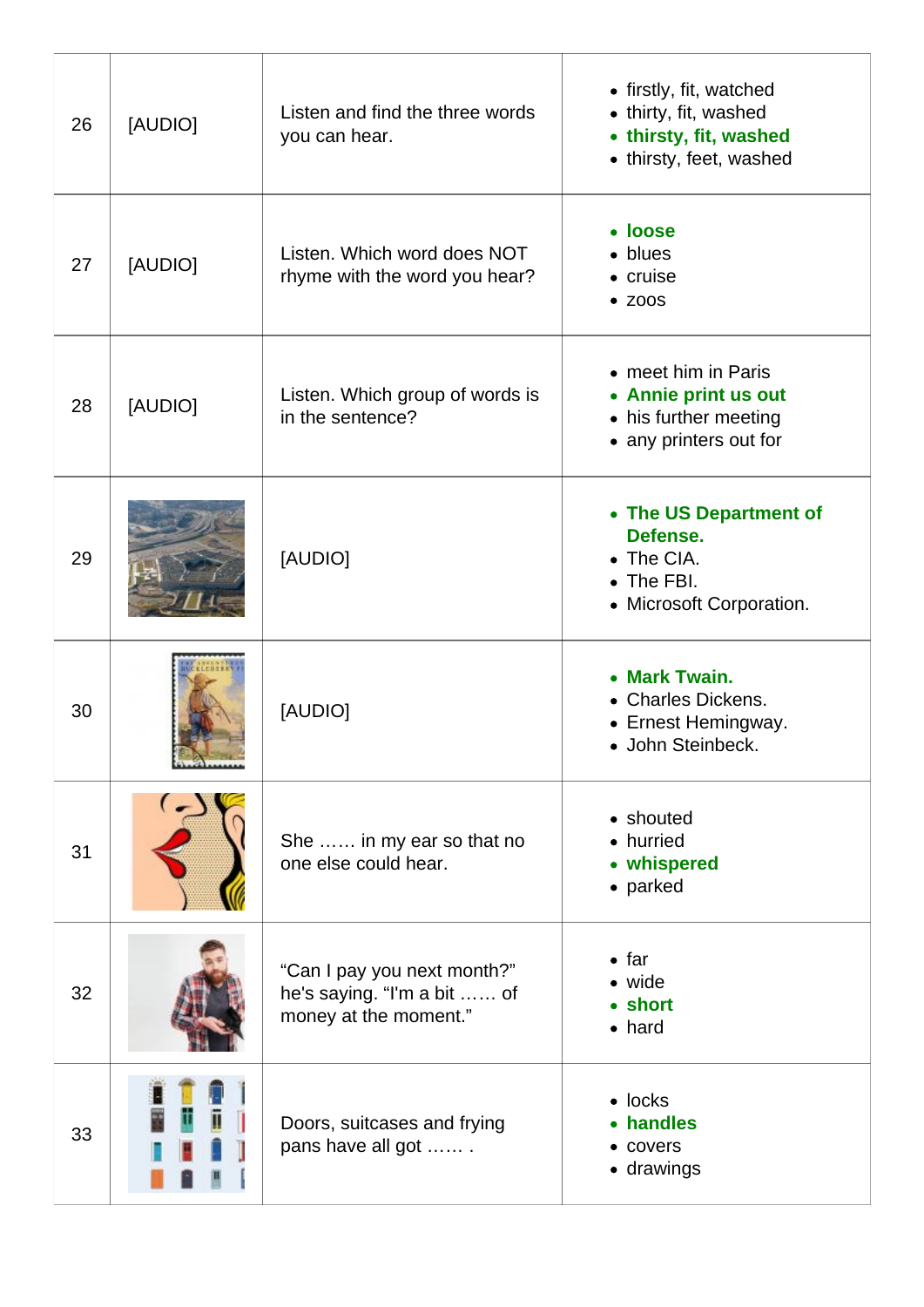| 34 |         | This man is thinking, "It's very<br>expensive. I wonder if they'll<br>consider  if I pay cash?" | • reducing the price<br>• accept less<br>• to lower the cost<br>• for a cheaper amount                                                                                                                                                |
|----|---------|-------------------------------------------------------------------------------------------------|---------------------------------------------------------------------------------------------------------------------------------------------------------------------------------------------------------------------------------------|
| 35 |         | [AUDIO]                                                                                         | $\bullet$ "No, I'm fed up."<br>• "No thanks, I really<br>couldn't."<br>• "No, I can't take any more."<br>• "No thanks, I'm not too<br>keen on them."                                                                                  |
| 36 | [AUDIO] | Listen. What can Mr Carey say<br>to Mr Wilson?                                                  | • "I'm afraid it won't take long<br>enough."<br>• "I'm sorry but my time's<br>up."<br>• "I can't spare the time<br>right now."<br>• "Sorry, but I'm reserved."                                                                        |
| 37 |         | [AUDIO]                                                                                         | • He's soon going to be a big<br>star.<br>• He has finally become<br>successful.<br>• He isn't as good as he<br>used to be because he's<br>getting too old.<br>• He doesn't usually work in<br>London because he lives<br>in the USA. |
| 38 |         | He  all his meals prepared<br>by his mother, so he had no<br>idea how to cook!                  | • had been used to having<br>• always used to getting<br>• was used to get<br>• became used to making                                                                                                                                 |
| 39 | [AUDIO] | Listen. What's the woman<br>talking about?                                                      | • An umbrella.<br>• A washing machine.<br>• An electric radiator.<br>• A vacuum flask.                                                                                                                                                |